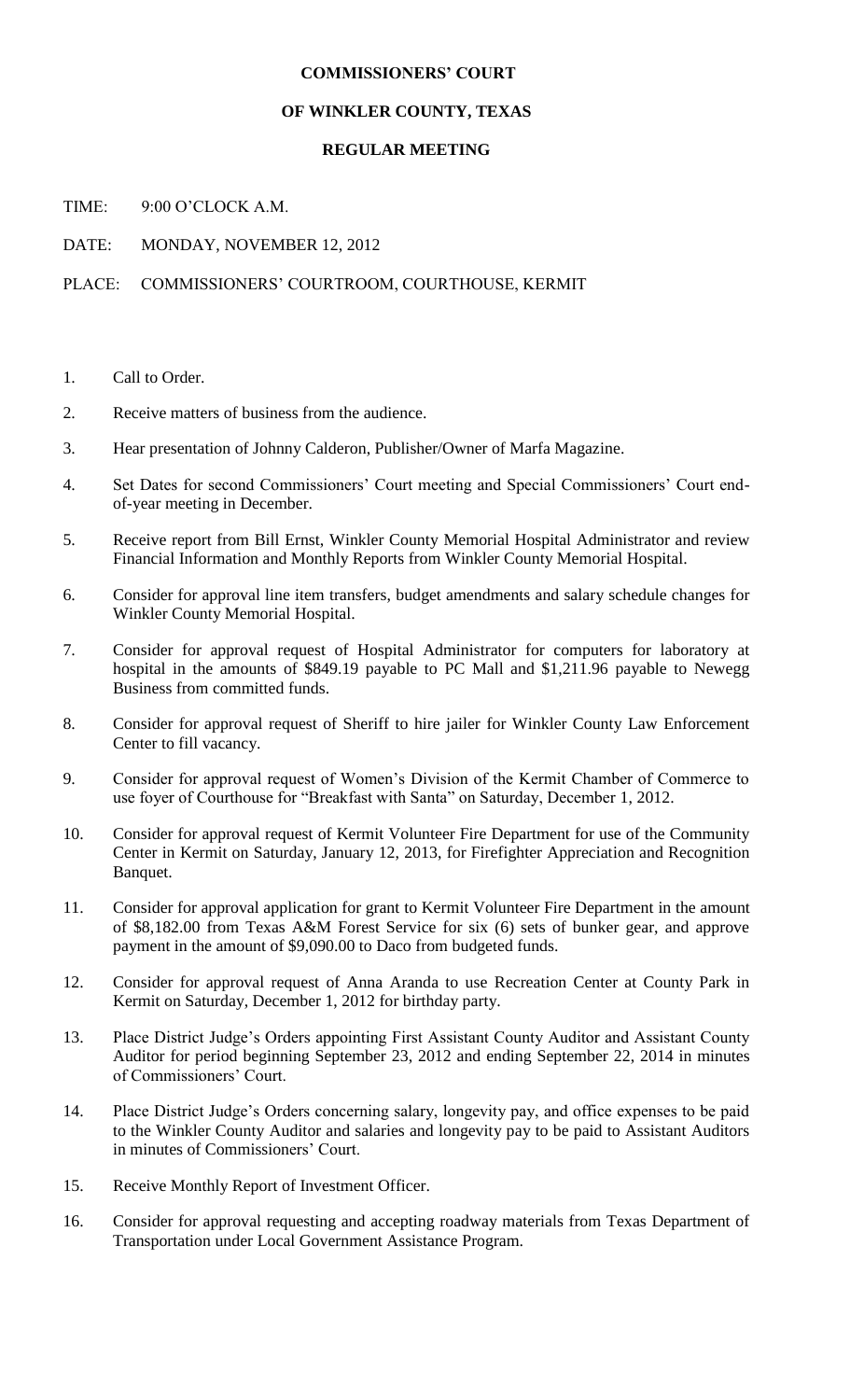\_\_\_\_\_\_\_\_\_\_\_\_\_\_\_\_\_\_\_\_

\_\_\_\_\_\_\_\_\_\_\_\_\_\_\_\_\_\_\_\_\_\_

- 17. Enter into Executive Session in accordance with Section 551.071, Government Code, V.T.C.A., to consult with counsel concerning contemplated litigation regarding county equipment repair.
- 18. Take action necessary from Executive Session.
- 19. Consider for approval Texas Emergency Medical Task Force Resource Memorandum of Agreement between Winkler County and The Far West Texas and Southern New Mexico Trauma Regional Advisory Council d/b/a BorderRAC effective the date of the second signature on the Agreement and terminated by either Party with thirty (30) days' written notice to the other Party.
- 20. Consider for approval Interlocal Agreement between Lubbock County acting through the Regional Public Defender for Capital Cases and Winkler County for the period of October 1, 2012 to September 30, 2013 and approve payment in the amount of \$2,225.00 to Regional Public Defender Office/Lubbock County for 2013 participation from legal services budgeted funds.
- 21. Consider for approval request of Commissioner, Precinct 2 to purchase Kubota tractor, loader, and backhoe with pallet forks in the amount of \$24,800.00 for Wink Park from capital expenditure funds.
- 22. Consider for approval maintenance agreement with Dell for main courthouse server in the amount of \$893.02 for the period of September 18, 2012 to September 18, 2016 from budgeted funds.
- 23. Consider for approval transfer of the following vehicles:
	- a) 2009 Ford F150 pickup #7-2708 from Juvenile Probation Department to Winkler County Sheriff's Office; and
	- b) 2006 Ford F150 pickup #7-1430 from Winkler County Sheriff's Office to Winkler County Memorial Hospital.
- 24. Consider for approval allocation of funds in the approximate amount of \$1,700.00 for completion of narrowband compliance from budgeted funds.
- 25. Consider for approval placing Kenwood radio (donated by City of Big Spring) in Precinct 1 Constable's vehicle.
- 26. Consider for approval purchase of handheld radio in the amount of \$1,565.00 for Precinct 1 Constable from budgeted Constable salary funds.
- 27. Review specifications and bid form and consider for approval advertising for bids for the purchase of gasoline for county fleet of vehicles for 2013 calendar year.
- 28. Receive third quarter report of Winkler County Safety Committee.
- 29. Consider for approval payment in the amount of \$4,081.00 to The University of Texas System for caliche for CR 409 from lateral road funds.
- 30. Consider for approval payment in the amount of \$6,310.00 to Robison Johnston and Patton LLP for audit of tax roll from budgeted funds.
- 31. Consider for approval payment in the amount of \$50.00 to State Farm Fire and Casualty Company for surety bond for Rosa Parker, Adult Probation Administrative Assistant, for the period of December 17, 2012 to December 17, 2013 from budgeted funds.
- 32. Approve hospital software project claims.